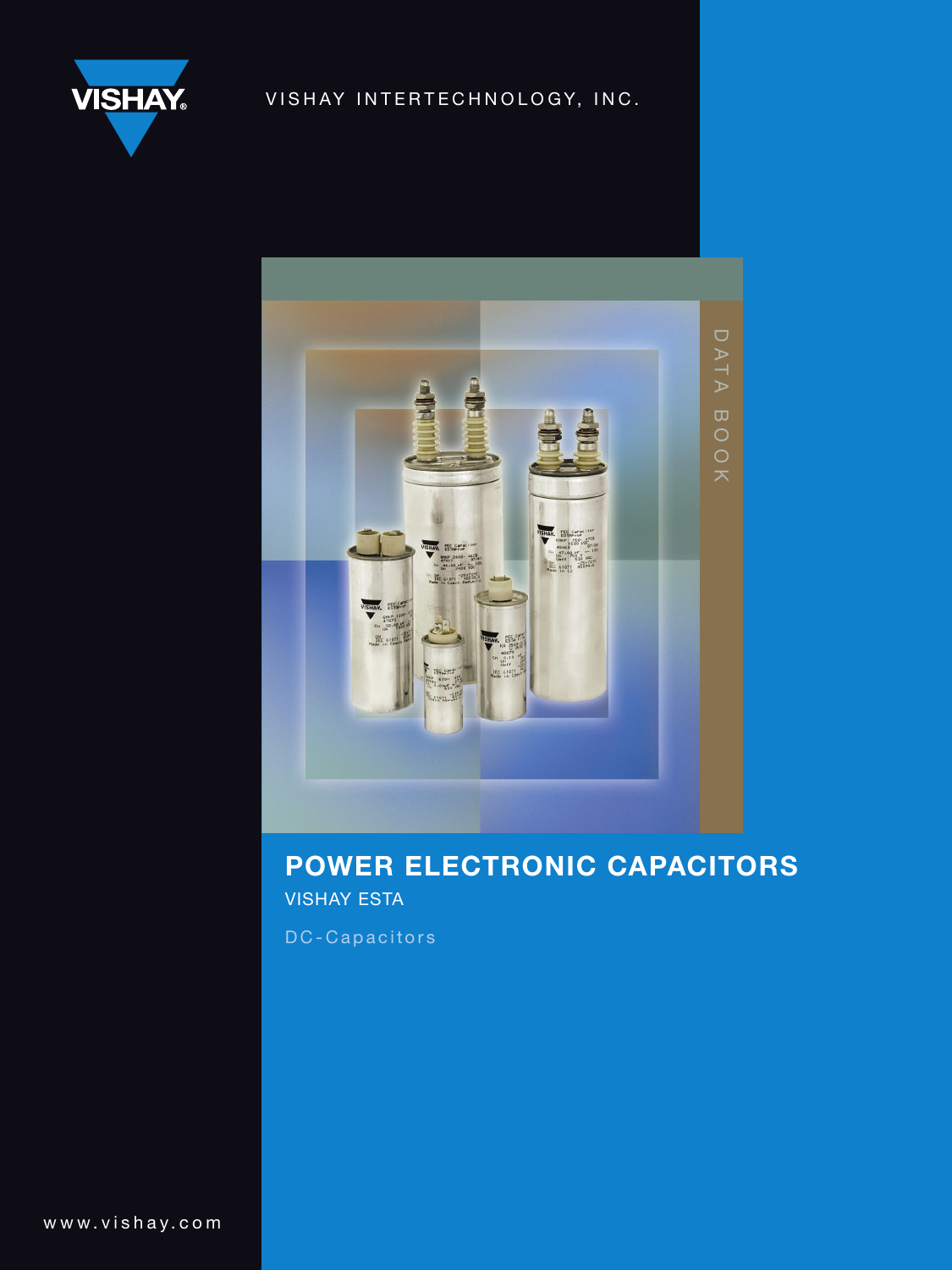### SEMICONDUCTORS

### **RECTIFIERS**

Schottky (single, dual) Standard, Fast, and Ultra-Fast Recovery (single, dual) **Bridge** Superectifier® Sinterglass Avalanche Diodes

### High-Power Diodes and Thyristors

High-Power Fast-Recovery Diodes Phase-Control Thyristors Fast Thyristors

### Small-Signal Diodes

Schottky and Switching (single, dual) Tuner/Capacitance (single, dual) **Bandswitching** PIN

### Zener and Suppressor Diodes

Zener (single, dual) TVS (TRANSZORB®, Automotive, ESD, Arrays)

### **FETs**

Low-Voltage TrenchFET® Power MOSFETs High-Voltage TrenchFET® Power MOSFETs High-Voltage Planar MOSFETs **JFETs** 

## Passive Components

### Resistive Products

Foil Resistors Film Resistors Metal Film Resistors Thin Film Resistors Thick Film Resistors Metal Oxide Film Resistors Carbon Film Resistors Wirewound Resistors Power Metal Strip® Resistors Chip Fuses Variable Resistors Cermet Variable Resistors Wirewound Variable Resistors Conductive Plastic Variable Resistors Networks/Arrays Non-Linear Resistors NTC Thermistors PTC Thermistors Varistors

### **MAGNETICS**

**Inductors Transformers** 

### RF Transistors

Bipolar Transistors (AF and RF) Dual Gate MOSFETs MOSMICs®

### **OPTOELECTRONICS**

IR Emitters and Detectors, and IR Receiver Modules Optocouplers and Solid-State Relays Optical Sensors LEDs and 7-Segment Displays Infrared Data Transceiver Modules Custom Products

### ICs

Power ICs Analog Switches RF Transceivers and Receiver Modules ICs for Optoelectronics

### Modules and Assemblies

Automotive Modules and Assemblies Power Modules (contain power diodes, thyristors, MOSFETs, IGBTs) DC/DC Converters

### **CAPACITORS**

Tantalum Capacitors Molded Chip Tantalum Capacitors Coated Chip Tantalum Capacitors Solid Through-Hole Tantalum Capacitors Wet Tantalum Capacitors Ceramic Capacitors Multilayer Chip Capacitors Disc Capacitors Film Capacitors Power Capacitors Heavy-Current Capacitors Aluminum Capacitors Silicon RF Capacitors Strain Gage Transducers and Stress Analysis Systems

PhotoStress® Strain Gages Load Cells Force Transducers **Instruments** Weighing Systems Specialized Strain Gage Systems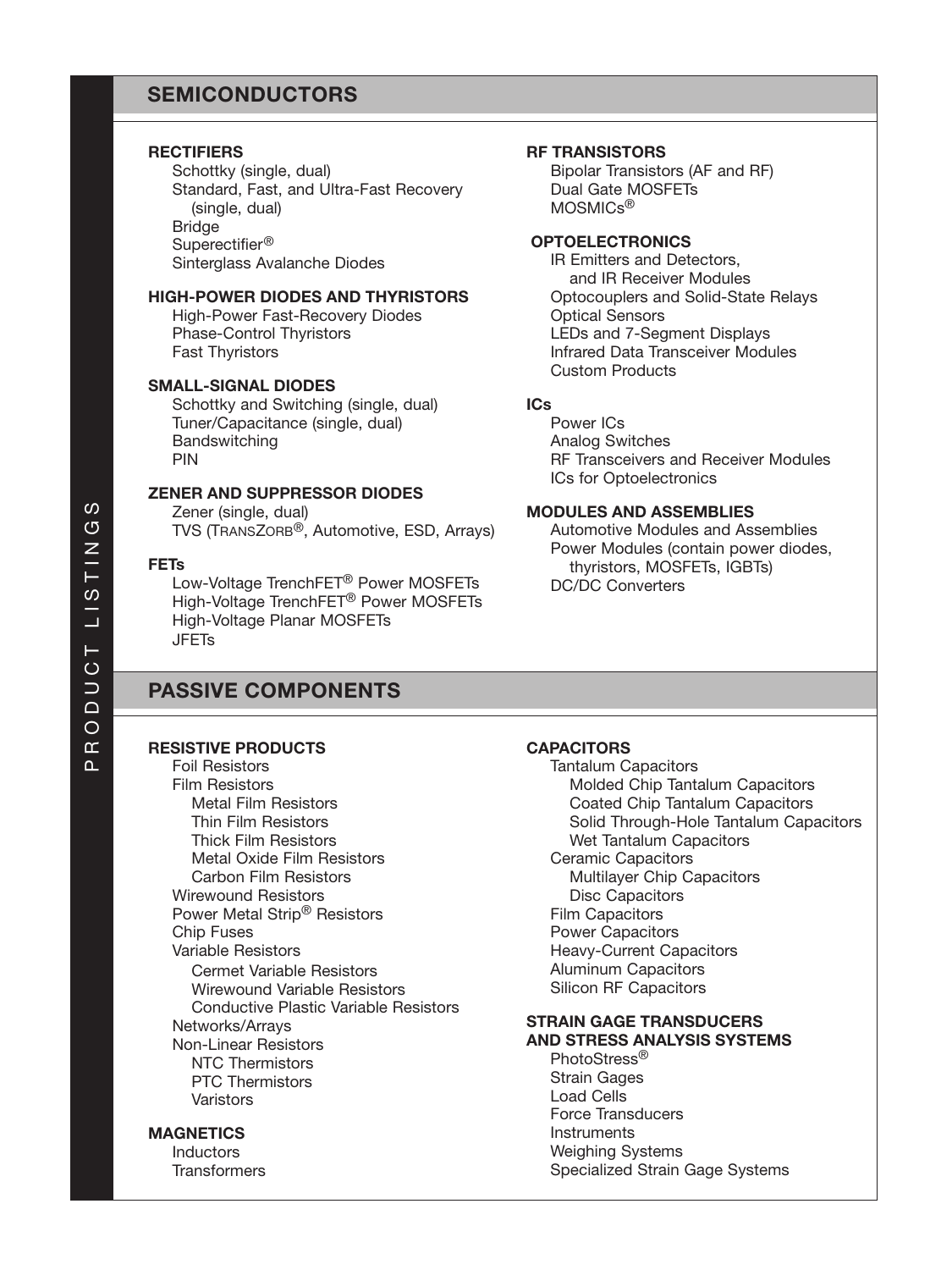# **Power Electronic Capacitors Vishay ESTA**

**Vishay Electronic GmbH** Division ESTA Hofmark-Aich-Strasse 36 D-84030 Landshut **Germany Phone:** +49 871 86-0 **Fax:** +49 871 862519

**www.vishay.com**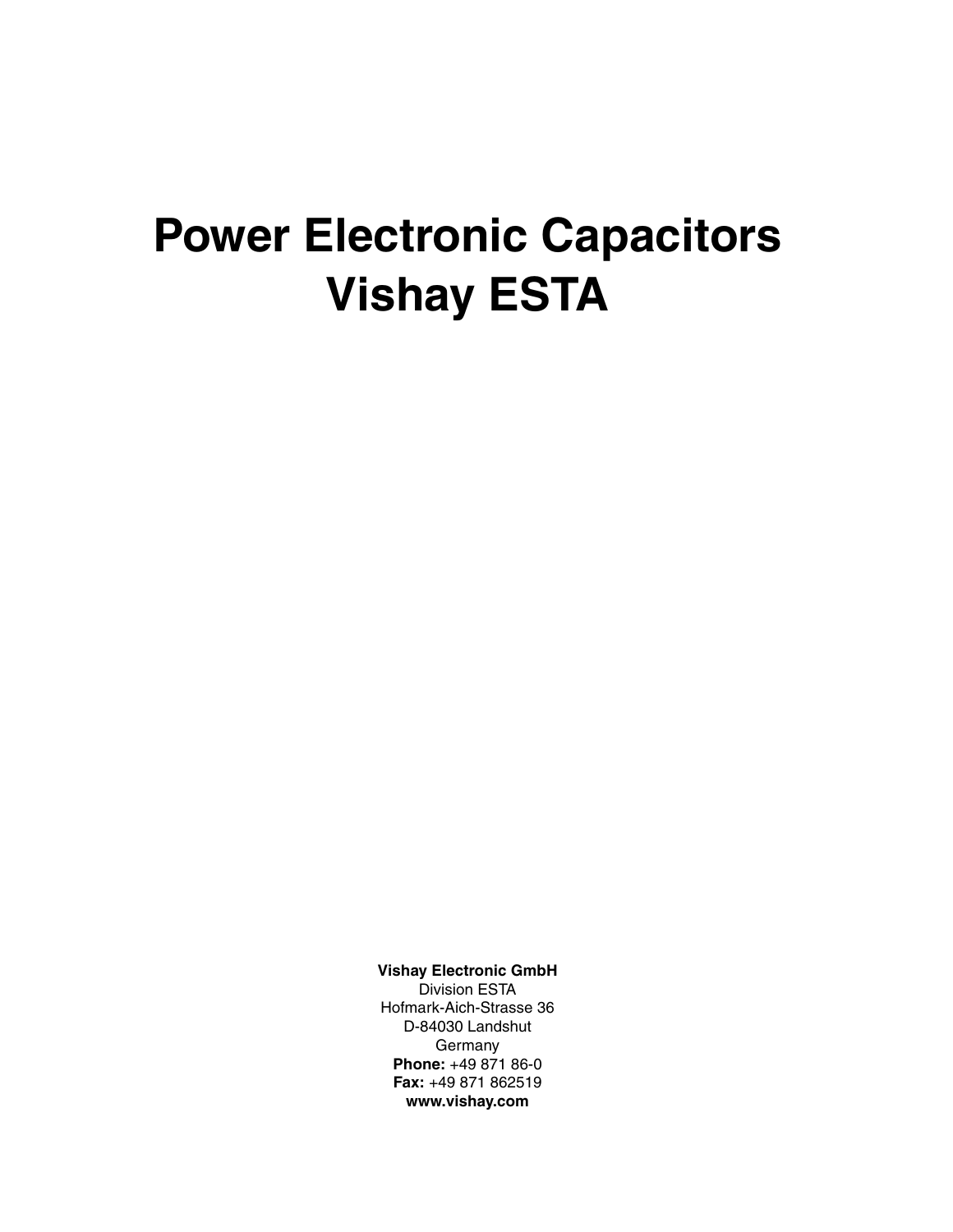### **NOTICE**

Specifications of the products displayed herein are subject to change without notice. Vishay Intertechnology, Inc., or anyone on its behalf, assumes no responsibility or liability for any errors or inaccuracies.

Information contained herein is intended to provide a product description only. No license, express or implied, by estoppel or otherwise, to any intellectual property rights is granted by this document. Except as provided in Vishay's terms and conditions of sale for such products, Vishay assumes no liability whatsoever, and disclaims any express or implied warranty, relating to sale and/or use of Vishay products including liability or warranties relating to fitness for a particular purpose, merchantability, or infringement of any patent, copyright, or other intellectual property right.

The products shown herein are not designed for use in medical, life-saving, or life-sustaining applications. Customers using or selling these products for use in such applications do so at their own risk and agree to fully indemnify Vishay for any damages resulting from such improper use or sale.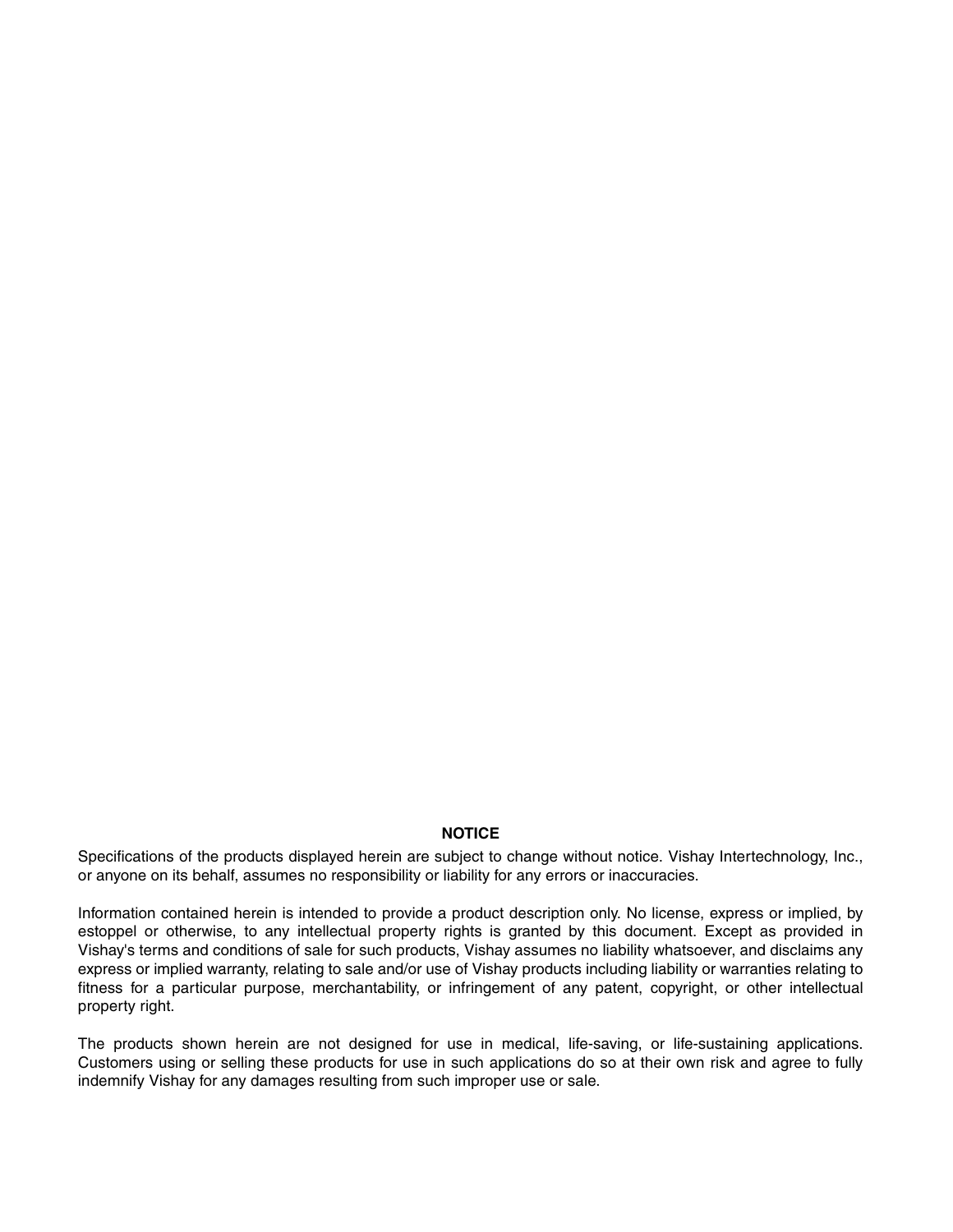

# **Power Electronic Capacitors**

| <b>GENERAL TECHNICAL INFORMATION</b> |  |
|--------------------------------------|--|
|                                      |  |
|                                      |  |
|                                      |  |
|                                      |  |
|                                      |  |
|                                      |  |
|                                      |  |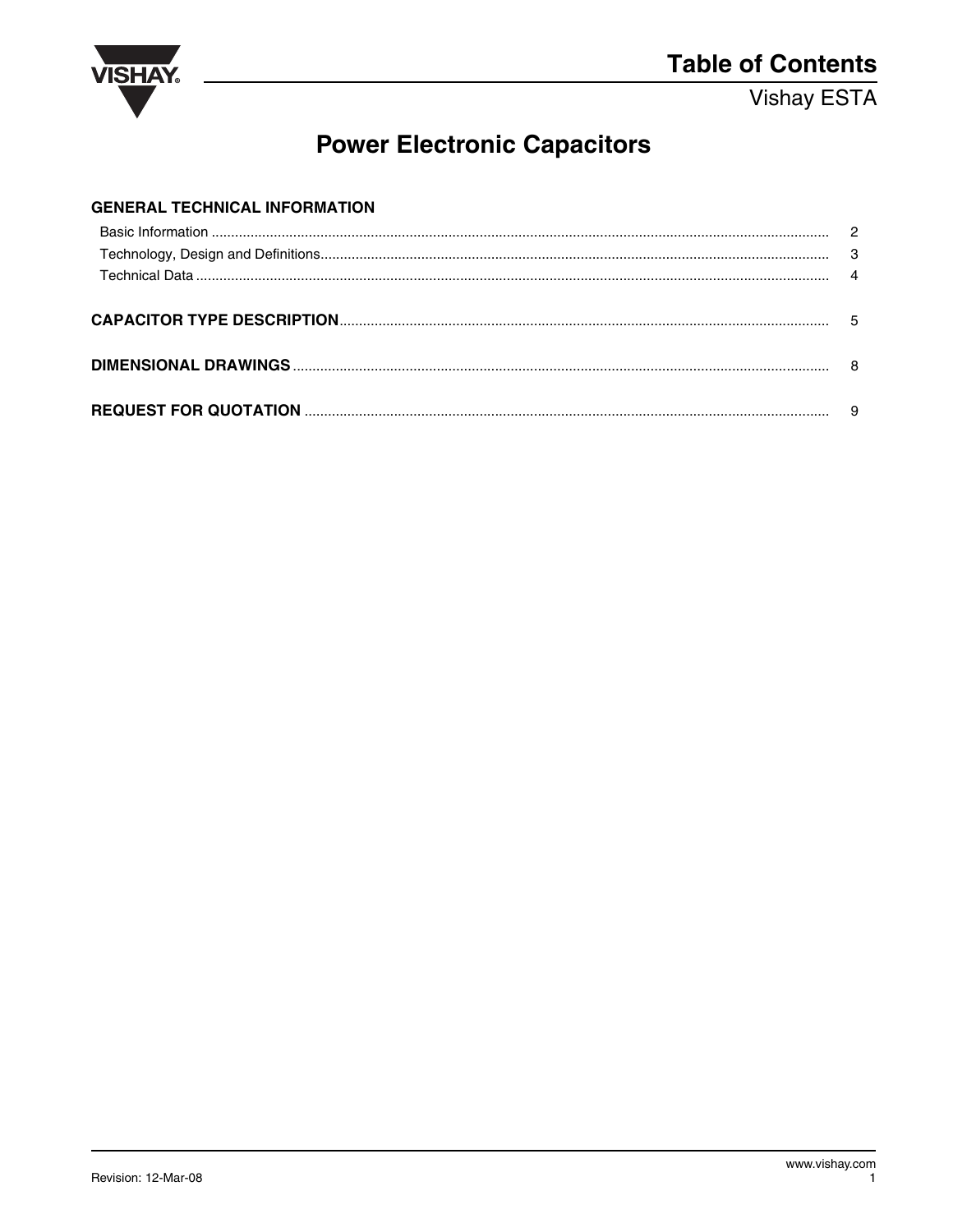

# **Power Electronic Capacitors**

### **BASIC INFORMATION**

Power electronic capacitors (PEC) are specially designed for DC-voltage and for non-sinusodial waveforms of voltages and currents.

| <b>QUICK REFERENCE DATA</b>     |                            |  |  |  |  |  |  |  |  |  |
|---------------------------------|----------------------------|--|--|--|--|--|--|--|--|--|
| <b>DESCRIPTION</b>              | <b>VALUE</b>               |  |  |  |  |  |  |  |  |  |
| Nominal case size (D x L in mm) | 30 x 52 to 84 x 190        |  |  |  |  |  |  |  |  |  |
| Rated capacitance range         | 0.1 $\mu$ F to 470 $\mu$ F |  |  |  |  |  |  |  |  |  |
| Tolerance                       | $± 10 \%$                  |  |  |  |  |  |  |  |  |  |
| Rated voltage range $U_N$       | 400 V to 2400 V            |  |  |  |  |  |  |  |  |  |
| Temperature range case          | $-25$ °C to $+70$ °C       |  |  |  |  |  |  |  |  |  |
| Storage temperature             | $-40$ °C to $+85$ °C       |  |  |  |  |  |  |  |  |  |
| Specification                   | IEC 61071-1                |  |  |  |  |  |  |  |  |  |
| Useful life                     | 100 000 h                  |  |  |  |  |  |  |  |  |  |
| Loss factor at 50 Hz            | $1.5 \times 10^{-4}$       |  |  |  |  |  |  |  |  |  |
| Loss factor at 14 kHz           | $4.0 \times 10^{-4}$       |  |  |  |  |  |  |  |  |  |

### **DC APPLICATION**

DC capacitors are periodically charged and discharged. This capacitor type is used to reduce the AC component of a DC voltage. Supporting or DC-filter capacitors are used for energy storage.



### **Definitions:**

• **Rated voltage UN**

Maximum operating peak voltage of either polarity of a reversing or non reversing voltage.

• **Ripple voltage Ur**

Peak to peak alternating component of the unidirectional voltage

### **FEATURES**

- Very low stray inductance down to 10 nH
- Extremely low losses at high frequencies
- Low ESR  $<$  4 m $\Omega$
- Highest RMS current rating up to 100 kA
- High impulse discharge current capability
- Resistance to heavy-duty shock and vibration
- High reliability and life expectancy > 180 000 h/100 FIT
- Non-polar dielectric

### **AC APPLICATION**

AC capacitors are periodically recharged during operation. AC capacitors serve as damping or snubber capacitors for suppression of undesirable voltage spikes.

Communication capacitors quench the conductive state of thyristors.



### **Definitions:**

• Rated voltage U<sub>N</sub>

Maximum operating peak voltage of either polarity of a reversing or non reversing voltage.

• **Non recurrent surge voltage US**

Peak voltage induced by a switching or any other disturbance of the system which is allowed for a limited number of times and for durations shorter than the basic period.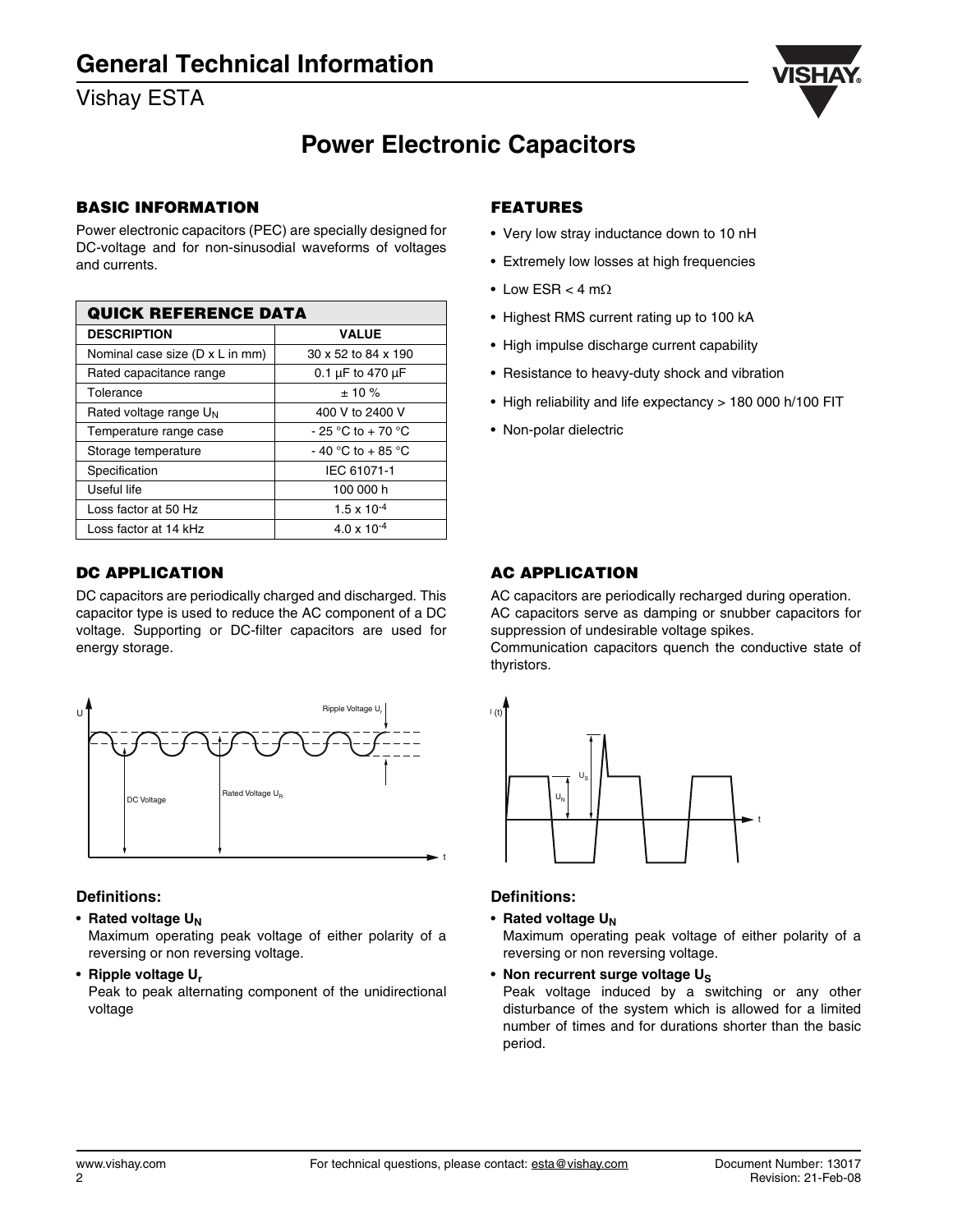

### Power Electronic Capacitors **Vishay ESTA**

### **TECHNOLOGY AND DESIGN**

### **MKP-Dielectric**

The favourite dielectric material for PEC is Polypropylene. It is a special high temperature Polypropylene film with a thin metallization on one side of the film. The metallization has a optimized structure in mixture of Aluminium/Zinc and in the ohmic profile which depends on the application and capacitor demands.

### **Selfhealing effect**

As a result of the selfhealing effect, the capacitor is full operativ after an electrical breakdown. A breakdown generates a small electric arc which evaporates the metallization around the area of breakdown in only a view microseconds and at very low energy. The localized increase in gas pressure caused by the high temperature of the arc, blows off the gaseous metallization away from the breakdown point. By means of this process, a metall free, non-conductive isolation crescent is formed which enables continous full operation of the capacitor.

### **Winding element**

All selfhealing capacitors comprising of one ore more individual cylindric winding elements. For contacting the elements in parallel or in series a solderable lead-free metall base layer is sprayed onto the front sides of the winding elements. The process of metall spraying is called "schooping". The connection of the windings in parallel or in series is accomplished by means of higly flexible copper material. In this way the capacitors are able to fullfill the most highest demands of current load, low inductive characteristics, low ohmic drop and shock and vibration fail proof.

### **Filling material**

After mounting the stack of winding elements into the cases, the capacitors are dried under vacuum and gas impregnated with N2 (Nitrogen) before filling.

• Dry casting

Most of the selfhealing capacitors in rectangular cases and a number of capacitors in cylindrical cans are filled with a soft resin mainly based on vegetable castor oil. The casting compound R 25 developed by Vishay remains elastic throughout the entire life of the capacitor.

This elastic casting compound offers outstanding shock and vibration protection for the internal structure and long-lasting protection against the penetration of moisture into the electrical components of the capacitor.

A very good thermal conductivity of the casting compound enables maximum capacitor loads under high temperature stress conditions.

The casting compound can be treated as ordinary waste.

• Vegetable oil

For capacitors with tear-off protection, preference is given to impregnation using a specially produced and stabilized vegetable oil.

### **STANDARDS**

The capacitors listed in this catalog are subject to the international standards for "capacitors for power electronics":

- IEC 61071-1; EN 61071-1
- IEC 61881; EN 61881

### **DEFINITIONS**

### **Rated capacitance (C<sub>N</sub>)**

of a capacitor is the capacitance by which it is designated. The term is related to 20 °C capacitor temperature, 50 Hz and rated voltage.

### **Tolerance on capacitance**

is the capacitance range within which the actual capacitance may differ from rated capacitance (CN).

### **Rated voltage (U<sub>N</sub>)**

is the maximum of mixed voltages or the peak of AC voltages for which the dielectric of capacitors is designed, adhering to the characteristics and other rated values specified. Rated voltage is not the rms value but the maximum or peak capacitor voltage.

### **Rated voltage (U<sub>N</sub>) DC-capacitors**

is the maximum operating peak voltage of either polarity but of a non-reversing type waveform, for which the capacitors have been designed, for continuous operation.

### **Periodic peak voltage (US)**

is the periodically permissible peak voltage. The characteristic and permissible duration of exposure are given.

### **Peak voltage (Usmax.)**

is the maximum voltage which may be allowed to occur across the capacitor sporadically and for a brief period, e.g. in the event of a fault. The characteristic and permissible load duration are given in most cases.

### **Ratio of voltage reversal (D)**

is the ratio between the second voltage peak and the first voltage peak for dampened dying-out surge discharge, expressed as a percentage.

### **Rated insulation voltage (Ui)**

is the rms AC voltage for which the insulation of the capacitor is designed and designed with terminal connected to case.

### **Rated current (IN)**

is the current by which the capacitor is designated and in particular for which its current paths are designed. Rated current is the maximum rms level of steady-state current.

### **Peak surge current (IS)**

is the maximum level of current which may be allowed to occur across the capacitor sporadically for a short period e.g. in the event of a fault. The characteristic and permissible duration are given.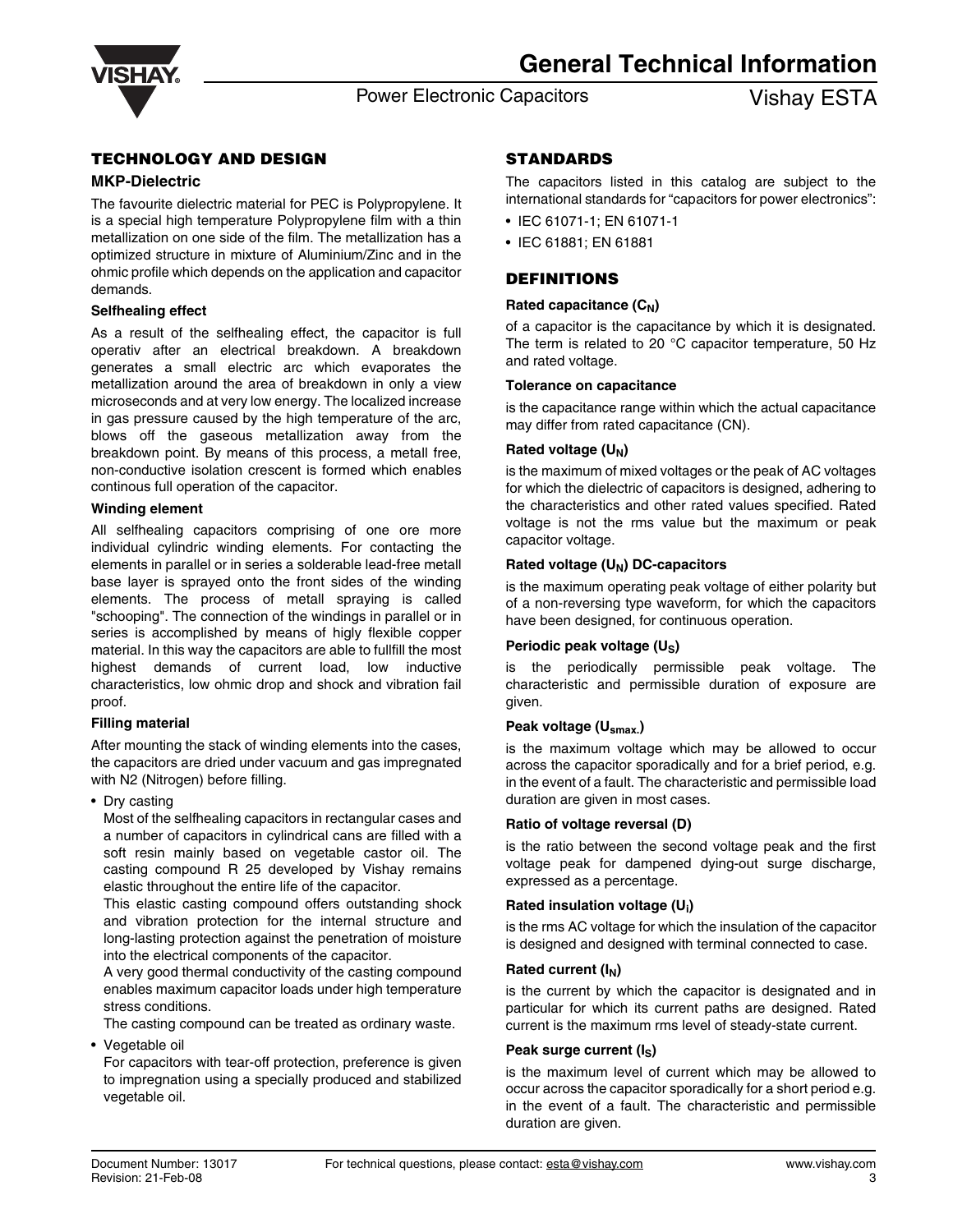# **General Technical Information**

# Vishay ESTA **Power Electronic Capacitors**



### **Dielectric loss factor (tan δ<sub>0</sub>)**

is the loss factor of the dielectric which is assumed to be constant for the normal dielectrics and their operating frequency range.

### **Minimum temperature**

The lowest temperature at the surface of the capacitor case (ready for operation) at which the capacitor may be switched on. Lower temperatures are usually permissible for transport and and storage.

### **Maximum temperature**

The highest temperature which the hottest point of the capacitor case may reach during operation, including selfheating.

### **Reliability**

The operating reliability of the capacitor is determined by the number of failures within an adequately large batch expected to occur after a specified time (life expectancy).

DIN 40040 has replaced the previous term "operating reliability" by the new term "reference reliability".

### **Reference reliability**

Reference reliability is expressed in terms of failure quota and respective load duration (not including storage times). Reference reliability is the reliability for defined load (reference load). The reference exposure figure quoted relates to operation under nominal conditions and the application class given in the data lists.

### **Failure ratio**

The failure ratio is the relationship between the number of failed capacitors and the total number of capacitors used. It applies to a particular capacitor only and the load duration cited (life expectancy). The figure quoted in the data lists is an average which is generally not exceeded if examining an adequately large number of capacitors.

### **FIT**

### $FIT =$  failures in time

The failure rate in FIT indicates the maximum failed components within 1  $\times$  10<sup>9</sup> component operation hours.

### **TECHNICAL DATA**

### **Operating Mode**

continuous operation

### **Impregnation**

vegetable oil

### **Operating Temperature Range**

min./max. casing temperature: - 25/+ 70 °C min./max. storage temperature:- 40/+ 75 °C hot spot temperature:  $\leq +85$  °C

### **Self-Discharge Time Constant**

 $> 10,000$  s

### **Life Expectancy with 3 % Failure Rate**

100 000 h; hot spot maximum + 70  $^{\circ}$ C

### **Mounting Position**

vertical/horizontal upside down position: upon request only

### **Protection**

overpressure tear-off fuse

### **Loss Factor**

tan δ < 10 x 10<sup>-4</sup>

### **Capacitance Tolerance**

± 10 %

### **Test Voltages**

| terminal/terminal      |                    |
|------------------------|--------------------|
| AC test voltage r.m.s. | $1.5 U_N / 10 s$   |
| DC test voltage        | 1.5 $U_{NDC}/10 s$ |

terminal/casing

2 x U<sub>i</sub> + 1000 V or 2000 V, whichever is the highest value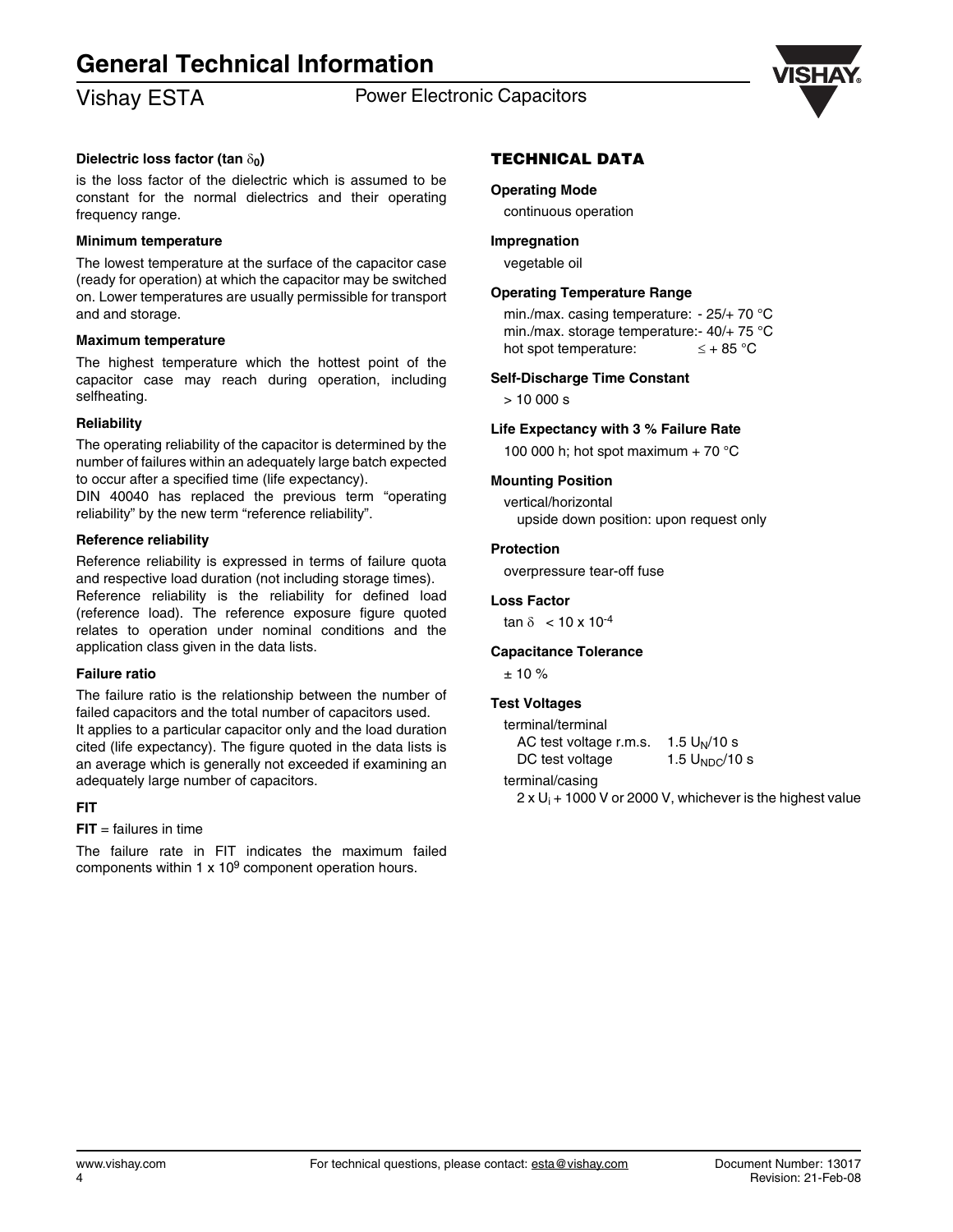

# **Power Electronic Capacitors ESTAprop**

| <b>EMKP 400</b> (U <sub>N</sub> = 400 V, U <sub>rms</sub> = 280 V, U <sub>DC</sub> = 750 V, U <sub>S</sub> = 1125 V)  |                             |                          |                      |                                         |                          |            |                        |              |                           |                       |               |                               |
|-----------------------------------------------------------------------------------------------------------------------|-----------------------------|--------------------------|----------------------|-----------------------------------------|--------------------------|------------|------------------------|--------------|---------------------------|-----------------------|---------------|-------------------------------|
| <b>TYPE</b>                                                                                                           | $c_{N}$<br>$[\mu F]$        | $I_{MAX.}$<br>[A]        | dU/dt<br>$[V/\mu s]$ | $R_{\rm S}$<br>[m $\Omega$ ]            | $R_{\theta th}$<br>[K/W] | L<br>[kA]  | ls.<br>[kA]            | DIA.<br>[mm] | <b>HEIGHT</b><br>$H$ [mm] | <b>WEIGHT</b><br>[kg] | <b>FIGURE</b> | <b>PACKING</b><br><b>UNIT</b> |
| <b>EMKP 400-15 IA</b>                                                                                                 | 15                          | 15                       | 60                   | 2.6                                     | 24.9                     | 0.20       | 0.6                    | 40           | 52                        | 0.08                  | A             | 50                            |
| <b>EMKP 400-22 IA</b>                                                                                                 | 22                          | 16                       | 50                   | 3.0                                     | 19.4                     | 0.22       | 0.7                    | 40           | 72                        | 0.1                   | A             | 50                            |
| EMKP 400-33 IA                                                                                                        | 33                          | 19                       | 50                   | 2.3                                     | 18.5                     | 0.33       | 1.0                    | 50           | 72                        | 0.2                   | А             | 25                            |
| <b>EMKP 400-47 IB</b>                                                                                                 | 47                          | 27                       | 50                   | 1.6                                     | 12.8                     | 0.47       | 1.4                    | 64           | 72                        | 0.3                   | D             | 9                             |
| <b>EMKP 400-68 IB</b>                                                                                                 | 68                          | 26                       | 40                   | 1.9                                     | 11.5                     | 0.49       | 1.5                    | 64           | 72                        | 0.3                   | D             | 9                             |
| EMKP 400-100 IB                                                                                                       | 100                         | 24                       | 20                   | 2.8                                     | 9.5                      | 0.46       | 1.4                    | 64           | 109                       | 0.4                   | D             | 9                             |
| EMKP 400-150 IB                                                                                                       | 150                         | 44                       | 40                   | 1.2                                     | 6.4                      | 1.09       | 3.3                    | 84           | 72                        | 0.5                   | D             | 4                             |
| EMKP 400-220 IB                                                                                                       | 220                         | 39                       | 20                   | 1.7                                     | 5.8                      | 1.02       | 3.1                    | 84           | 109                       | 0.8                   | D             | 4                             |
| EMKP 400-330 IB                                                                                                       | 330                         | 82                       | 40                   | 0.7                                     | 3.1                      | 2.33       | 7.0                    | 84           | 140                       | 1.0                   | D             | 4                             |
| EMKP 400-470 IB                                                                                                       | 470                         | 74                       | 20                   | 0.9                                     | 2.9                      | 2.17       | 6.5                    | 84           | 190                       | 1.3                   | D             | 4                             |
|                                                                                                                       |                             |                          |                      |                                         |                          |            |                        |              |                           |                       |               |                               |
| <b>EMKP 650</b> (U <sub>N</sub> = 650 V, U <sub>rms</sub> = 460 V, U <sub>DC</sub> = 1200 V, U <sub>S</sub> = 1800 V) |                             |                          |                      |                                         |                          |            |                        |              |                           |                       |               |                               |
| <b>TYPE</b>                                                                                                           | $C_N$<br>$[\mu F]$          | I <sub>MAX.</sub><br>[A] | dU/dt<br>[V/µs]      | $R_{\rm S}$<br>[m $\Omega$ ]            | $R_{\theta th}$<br>[K/W] | J.<br>[kA] | l <sub>S</sub><br>[kA] | DIA.<br>[mm] | <b>HEIGHT</b><br>$H$ [mm] | <b>WEIGHT</b><br>[kg] | <b>FIGURE</b> | <b>PACKING</b><br><b>UNIT</b> |
| EMKP 650-4,7 IA                                                                                                       | 4.7                         | 11                       | 90                   | 4.1                                     | 27.9                     | 0.10       | 0.3                    | 35           | 52                        | 0.06                  | A             | 50                            |
| EMKP 650-6,8 IA                                                                                                       | 6.8                         | 14                       | 90                   | 3.1                                     | 24.4                     | 0.15       | 0.5                    | 40           | 52                        | 0.08                  | А             | 50                            |
| EMKP 650-10 IA                                                                                                        | 10                          | 16                       | 90                   | 2.4                                     | 23.1                     | 0.22       | 0.7                    | 50           | 52                        | 0.1                   | A             | 25                            |
| EMKP 650-15 IA                                                                                                        | 15                          | 14                       | 50                   | 4.4                                     | 18.4                     | 0.17       | 0.5                    | 50           | 72                        | 0.2                   | А             | 25                            |
| EMKP 650-22 IB                                                                                                        | 22                          | 25                       | 70                   | 1.9                                     | 12.6                     | 0.35       | 1.1                    | 64           | 72                        | 0.3                   | D             | 9                             |
| EMKP 650-33 IB                                                                                                        | 33                          | 25                       | 50                   | 2.2                                     | 10.9                     | 0.38       | 1.1                    | 64           | 72                        | 0.3                   | D             | 9                             |
| <b>EMKP 650-47 IB</b>                                                                                                 | 47                          | 22                       | 30                   | 3.4                                     | 9.2                      | 0.35       | 1.1                    | 64           | 109                       | 0.4                   | D             | 9                             |
| <b>EMKP 650-68 IB</b>                                                                                                 | 68                          | 48                       | 50                   | 1.2                                     | 5.6                      | 0.79       | 2.4                    | 64           | 140                       | 0.6                   | D             | 9                             |
| EMKP 650-100 IB                                                                                                       | 100                         | 58                       | 50                   | 0.9                                     | 4.7                      | 1.16       | 3.5                    | 84           | 140                       | 1.0                   | D             | 4                             |
| EMKP 650-150 IB                                                                                                       | 150                         | 53                       | 30                   | 1.3                                     | 4.0                      | 1.11       | 3.3                    | 84           | 190                       | 1.3                   | D             | 4                             |
|                                                                                                                       |                             |                          |                      |                                         |                          |            |                        |              |                           |                       |               |                               |
| <b>EMKP 950</b> (U <sub>N</sub> = 950 V, U <sub>rms</sub> = 670 V, U <sub>DC</sub> = 1800 V, U <sub>S</sub> = 2700 V) |                             |                          |                      |                                         |                          |            |                        |              |                           |                       |               |                               |
| <b>TYPE</b>                                                                                                           | $\mathbf{C_N}$<br>$[\mu F]$ | I <sub>MAX</sub><br>[A]  | dU/dt<br>[V/µs]      | $R_{\rm S}$<br>$\lceil m \Omega \rceil$ | $R_{\theta th}$<br>[K/W] | L.<br>[kA] | l <sub>S</sub><br>[kA] | DIA.<br>[mm] | <b>HEIGHT</b><br>$H$ [mm] | <b>WEIGHT</b><br>[kg] | <b>FIGURE</b> | <b>PACKING</b><br><b>UNIT</b> |
| EMKP 950-0,10 IA                                                                                                      | 0.10                        | 7                        | 1800                 | 7.8                                     | 37.0                     | 0.04       | 0.1                    | 30           | 52                        | 0.05                  | A             | 100                           |
| EMKP 950-0,22 IA                                                                                                      | 0.22                        | 9                        | 1260                 | 5.5                                     | 34.2                     | 0.06       | 0.2                    | 30           | 52                        | 0.05                  | А             | 100                           |
| EMKP 950-0,33 IA                                                                                                      | 0.33                        | $\overline{7}$           | 1270                 | 8.0                                     | 39.2                     | 0.04       | 0.1                    | 30           | 52                        | 0.05                  | А             | 100                           |
| EMKP 950-0,47 IA                                                                                                      | 0.47                        | 6                        | 360                  | 10.3                                    | 45.8                     | 0.04       | 0.1                    | 30           | 52                        | 0.05                  | А             | 100                           |
| EMKP 950-0,68 IA                                                                                                      | 0.68                        | $\overline{7}$           | 360                  | 7.5                                     | 39.6                     | 0.06       | 0.2                    | 30           | 52                        | 0.05                  | А             | 100                           |
| EMKP 950-1,0 IA                                                                                                       | 1.0                         | 9                        | 360                  | 5.5                                     | 32.8                     | 0.08       | 0.2                    | 30           | 52                        | 0.05                  | А             | 100                           |
| EMKP 950-1,5 IA                                                                                                       | 1.5                         | 11                       | 360                  | 4.0                                     | 31.3                     | 0.13       | 0.4                    | 40           | 52                        | 0.08                  | А             | 50                            |
| EMKP 950-2,2 IA                                                                                                       | 2.2                         | 14                       | 360                  | 3.1                                     | 24.9                     | 0.19       | 0.6                    | 40           | 52                        | 0.1                   | А             | 50                            |
| EMKP 950-3,3 IA                                                                                                       | 3.3                         | 17                       | 360                  | 2.4                                     | 23.2                     | 0.28       | 0.8                    | 50           | 52                        | 0.1                   | В             | 25                            |
| EMKP 950-4,7 IA                                                                                                       | 4.7                         | 16                       | 250                  | 3.1                                     | 19.5                     | 0.27       | 0.8                    | 50           | 72                        | 0.2                   | В             | 25                            |
| EMKP 950-6,8 IA                                                                                                       | 6.8                         | 18                       | 170                  | 3.0                                     | 16.2                     | 0.27       | 0.8                    | 50           | 72                        | 0.2                   | В             | 25                            |
| EMKP 950-10 IB                                                                                                        | 10                          | 25                       | 170                  | 2.0                                     | 11.9                     | 0.40       | 1.2                    | 64           | 72                        | 0.3                   | D             | 9                             |
| EMKP 950-15 IB                                                                                                        | 15                          | 22                       | 100                  | 3.1                                     | 10.2                     | 0.36       | 1.1                    | 64           | 109                       | 0.4                   | D             | 9                             |
| <b>EMKP 950-22 IB</b>                                                                                                 | 22                          | 29                       | 100                  | 2.4                                     | 7.5                      | 0.53       | 1.6                    | 64           | 109                       | 0.4                   | D             | 9                             |
| EMKP 950-33 IB                                                                                                        | 33                          | 36                       | 100                  | 1.9                                     | 6.4                      | 0.80       | 2.4                    | 84           | 109                       | 0.8                   | D             | 4                             |
| EMKP 950-47 IB                                                                                                        | 47                          | 80                       | 170                  | 0.7                                     | 3.3                      | 1.88       | 5.6                    | 84           | 140                       | 1.0                   | D             | 4                             |
| EMKP 950-68 IB                                                                                                        | 68                          | 67                       | 100                  | 1.0                                     | 3.3                      | 1.64       | 4.9                    | 84           | 190                       | 1.3                   | D             | $\overline{4}$                |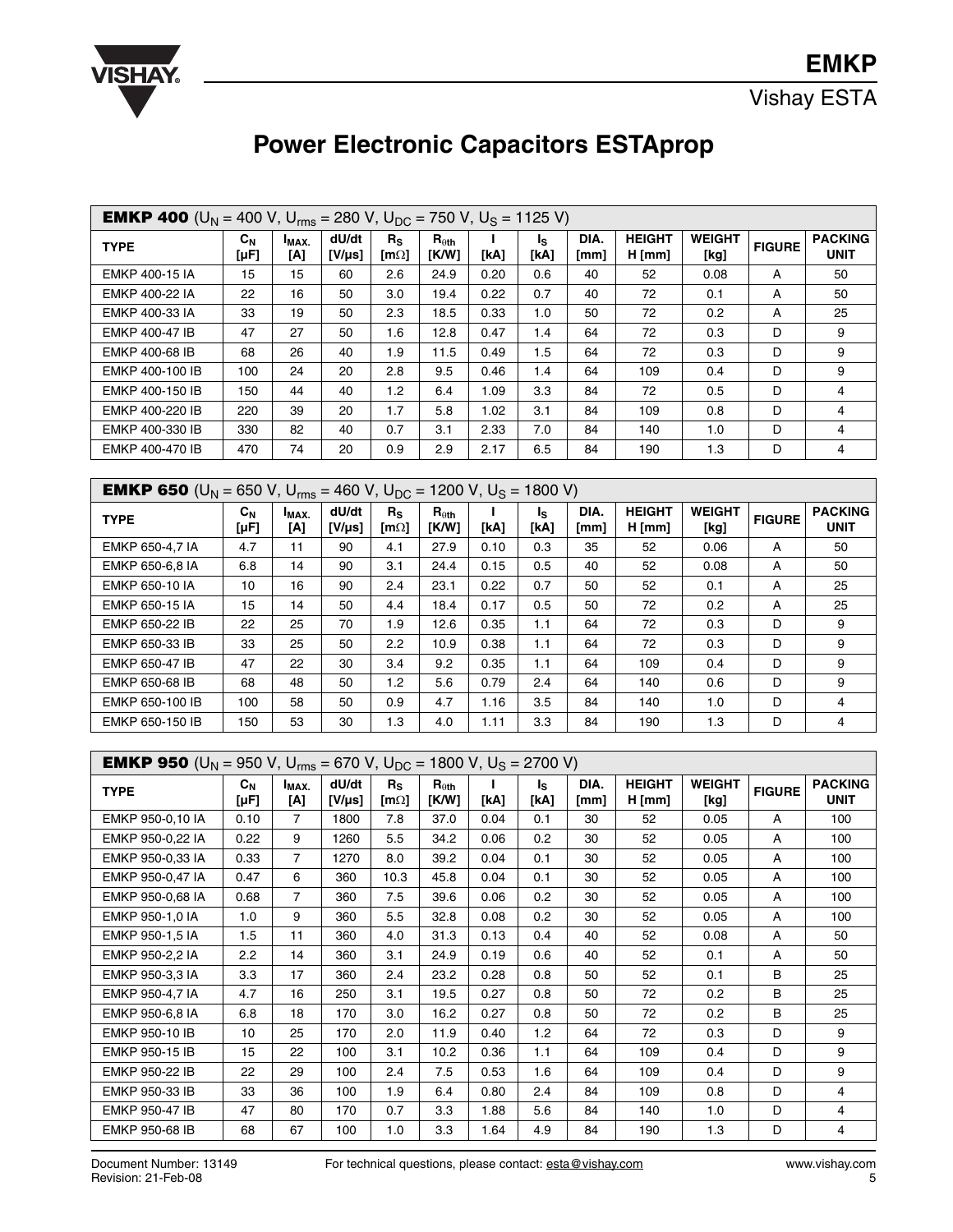

# Vishay ESTA<br>
Power Electronic Capacitors ESTAprop

| <b>EMKP 1200</b> (U <sub>N</sub> = 1200 V, U <sub>rms</sub> = 850 V, U <sub>DC</sub> = 2250 V, U <sub>S</sub> = 3375 V) |                      |                         |                      |                                         |                                           |      |             |              |                           |                       |               |                               |
|-------------------------------------------------------------------------------------------------------------------------|----------------------|-------------------------|----------------------|-----------------------------------------|-------------------------------------------|------|-------------|--------------|---------------------------|-----------------------|---------------|-------------------------------|
| <b>TYPE</b>                                                                                                             | $C_{N}$<br>$[\mu F]$ | I <sub>MAX</sub><br>[A] | dU/dt<br>$[V/\mu s]$ | $R_{\rm S}$<br>$\lceil m \Omega \rceil$ | $\mathsf{R}_{\theta\mathsf{th}}$<br>[K/W] | [kA] | ls.<br>[kA] | DIA.<br>[mm] | <b>HEIGHT</b><br>$H$ [mm] | <b>WEIGHT</b><br>[kg] | <b>FIGURE</b> | <b>PACKING</b><br><b>UNIT</b> |
| EMKP 1200-0,68 SA                                                                                                       | 0.68                 | 13                      | 900                  | 3.1                                     | 30.1                                      | 0.14 | 0.4         | 40           | 52                        | 0.08                  | C             | 50                            |
| EMKP 1200-1,0 SA                                                                                                        | 1.0                  | 16                      | 900                  | 2.4                                     | 24.0                                      | 0.21 | 0.6         | 40           | 52                        | 0.08                  | C             | 50                            |
| EMKP 1200-1.5 SA                                                                                                        | 1.5                  | 14                      | 600                  | 3.4                                     | 21.0                                      | 0.20 | 0.6         | 40           | 72                        | 0.1                   | C             | 50                            |
| EMKP 1200-2.2 IA                                                                                                        | 2.2                  | 17                      | 600                  | 2.7                                     | 20.1                                      | 0.29 | 0.9         | 50           | 72                        | 0.2                   | В             | 25                            |
| EMKP 1200-3,3 IA                                                                                                        | 3.3                  | 15                      | 400                  | 3.7                                     | 17.9                                      | 0.28 | 0.8         | 50           | 72                        | 0.2                   | B             | 25                            |
| EMKP 1200-4,7 IB                                                                                                        | 4.7                  | 34                      | 600                  | 1.2                                     | 11.3                                      | 0.62 | 1.9         | 50           | 127                       | 0.3                   | D             | 25                            |
| EMKP 1200-6.8 IB                                                                                                        | 6.8                  | 46                      | 600                  | 1.0                                     | 7.3                                       | 0.90 | 2.7         | 64           | 127                       | 0.5                   | D             | 9                             |
| EMKP 1200-10 IB                                                                                                         | 10                   | 62                      | 600                  | 0.8                                     | 5.1                                       | 1.32 | 4.0         | 64           | 127                       | 0.5                   | D             | 9                             |
| EMKP 1200-15 IB                                                                                                         | 15                   | 53                      | 400                  | 1.0                                     | 5.2                                       | 1.28 | 3.8         | 64           | 140                       | 0.6                   | D             | 9                             |
| EMKP 1200-22 IB                                                                                                         | 22                   | 65                      | 400                  | 0.8                                     | 4.3                                       | 1.87 | 5.6         | 84           | 140                       | 1.0                   | D             | 4                             |
| EMKP 1200-33 IB                                                                                                         | 33                   | 50                      | 200                  | 1.3                                     | 4.6                                       | 1.61 | 4.8         | 84           | 140                       | 1.0                   | D             | 4                             |
| EMKP 1200-47 IB                                                                                                         | 47                   | 67                      | 200                  | 1.1                                     | 3.1                                       | 2.29 | 6.9         | 84           | 190                       | 1.3                   | D             | 4                             |

| <b>EMKP 1450</b> (U <sub>N</sub> = 1450 V, U <sub>rms</sub> = 1030 V, U <sub>DC</sub> = 2700 V, U <sub>S</sub> = 4050 V) |                                    |                   |                      |                              |                          |      |            |              |                           |                       |               |                               |
|--------------------------------------------------------------------------------------------------------------------------|------------------------------------|-------------------|----------------------|------------------------------|--------------------------|------|------------|--------------|---------------------------|-----------------------|---------------|-------------------------------|
| <b>TYPE</b>                                                                                                              | $c_{\scriptscriptstyle N}$<br>[µF] | $I_{MAX.}$<br>[A] | dU/dt<br>$[V/\mu s]$ | $R_{\rm S}$<br>[m $\Omega$ ] | $R_{\theta th}$<br>[K/W] | [kA] | Ιs<br>[kA] | DIA.<br>[mm] | <b>HEIGHT</b><br>$H$ [mm] | <b>WEIGHT</b><br>[kg] | <b>FIGURE</b> | <b>PACKING</b><br><b>UNIT</b> |
| EMKP 1450-0,68 SA                                                                                                        | 0.68                               | 15                | 1100                 | 2.7                          | 25.0                     | 0.17 | 0.5        | 40           | 52                        | 0.08                  | C             | 50                            |
| EMKP 1450-1.0 IA                                                                                                         | 1.0                                | 17                | 1100                 | 2.2                          | 23.7                     | 0.25 | 0.8        | 50           | 52                        | 0.1                   | в             | 25                            |
| EMKP 1450-1.5 IA                                                                                                         | 1.5                                | 15                | 700                  | 3.0                          | 20.8                     | 0.24 | 0.7        | 50           | 72                        | 0.2 <sub>0</sub>      | в             | 25                            |
| EMKP 1450-2,2 IA                                                                                                         | 2.2                                | 18                | 700                  | 3.0                          | 15.0                     | 0.24 | 0.7        | 64           | 72                        | 0.3                   | в             | 25                            |
| EMKP 1450-3.3 IB                                                                                                         | 3.3                                | 30                | 700                  | 1.6                          | 10.5                     | 0.52 | 1.6        | 64           | 72                        | 0.3                   | D             | 9                             |
| EMKP 1450-4.7 IB                                                                                                         | 4.7                                | 24                | 400                  | 2.3                          | 11.4                     | 0.48 | 1.4        | 64           | 72                        | 0.3                   | D             | 9                             |
| EMKP 1450-6,8 IB                                                                                                         | 6.8                                | 55                | 700                  | 0.9                          | 5.9                      | 1.08 | 3.2        | 64           | 109                       | 0.4                   | D             | 9                             |
| EMKP 1450-10 IB                                                                                                          | 10                                 | 68                | 700                  | 0.7                          | 4.6                      | 1.59 | 4.8        | 84           | 127                       | 0.9                   | D             | 4                             |
| EMKP 1450-15 IB                                                                                                          | 15                                 | 59                | 400                  | 0.9                          | 4.6                      | 1.53 | 4.6        | 84           | 140                       | 1.0                   | D             | 4                             |
| EMKP 1450-22 IB                                                                                                          | 22                                 | 47                | 200                  | 1.5                          | 4.6                      | 1.29 | 3.9        | 84           | 190                       | 1.3                   | D             | 4                             |
| EMKP 1450-33 IB                                                                                                          | 33                                 | 63                | 200                  | 1.2                          | 3.2                      | 1.93 | 5.8        | 84           | 190                       | 1.3                   | D             | 4                             |

| <b>EMKP 1650</b> (U <sub>N</sub> = 1650 V, U <sub>rms</sub> = 1170 V, U <sub>DC</sub> = 3150 V, U <sub>S</sub> = 4725 V) |                      |                   |                      |                              |                          |      |             |              |                           |                       |               |                               |
|--------------------------------------------------------------------------------------------------------------------------|----------------------|-------------------|----------------------|------------------------------|--------------------------|------|-------------|--------------|---------------------------|-----------------------|---------------|-------------------------------|
| <b>TYPE</b>                                                                                                              | $c_{N}$<br>$[\mu F]$ | $I_{MAX.}$<br>[A] | dU/dt<br>$[V/\mu s]$ | $R_{\rm S}$<br>[m $\Omega$ ] | $R_{\theta th}$<br>[K/W] | [kA] | Ιs.<br>[kA] | DIA.<br>[mm] | <b>HEIGHT</b><br>$H$ [mm] | <b>WEIGHT</b><br>[kg] | <b>FIGURE</b> | <b>PACKING</b><br><b>UNIT</b> |
| EMKP 1650-0,22 IA                                                                                                        | 0.22                 | 9                 | 1300                 | 5.5                          | 34.2                     | 0.06 | 0.2         | 30           | 52                        | 0.05                  | C             | 100                           |
| EMKP 1650-0,33 IA                                                                                                        | 0.33                 | 11                | 1300                 | 4.0                          | 30.0                     | 0.10 | 0.3         | 35           | 52                        | 0.1                   | C             | 100                           |
| EMKP 1650-0,47 IA                                                                                                        | 0.47                 | 13                | 1300                 | 3.1                          | 26.6                     | 0.14 | 0.4         | 40           | 52                        | 0.1                   | C             | 50                            |
| EMKP 1650-0,68 IA                                                                                                        | 0.68                 | 15                | 1300                 | 2.5                          | 25.3                     | 0.20 | 0.6         | 50           | 52                        | 0.1                   | B             | 50                            |
| EMKP 1650-1,0 IA                                                                                                         | 1.0                  | 14                | 800                  | 3.6                          | 22.3                     | 0.19 | 0.6         | 50           | 72                        | 0.2                   | B             | 50                            |
| EMKP 1650-1.5 IA                                                                                                         | 1.5                  | 18                | 800                  | 2.7                          | 17.7                     | 0.28 | 0.8         | 50           | 72                        | 0.2 <sub>0</sub>      | B             | 25                            |
| EMKP 1650-2,2 IB                                                                                                         | $2.2^{\circ}$        | 45                | 1300                 | 0.9                          | 8.4                      | 0.65 | 2.0         | 64           | 109                       | 0.4                   | D             | 9                             |
| EMKP 1650-3,3 IB                                                                                                         | 3.3                  | 38                | 800                  | 1.2                          | 8.3                      | 0.61 | 1.8         | 64           | 127                       | 0.5                   | D             | 9                             |
| EMKP 1650-4.7 IB                                                                                                         | 4.7                  | 50                | 800                  | 1.0                          | 6.2                      | 0.87 | 2.6         | 64           | 127                       | 0.5                   | D             | 9                             |
| EMKP 1650-6,8 IB                                                                                                         | 6.8                  | 60                | 800                  | 0.8                          | 5.3                      | 1.26 | 3.8         | 84           | 127                       | 0.9                   | D             | 4                             |
| EMKP 1650-10 IB                                                                                                          | 10                   | 51                | 500                  | 1.1                          | 5.4                      | 1.19 | 3.6         | 84           | 140                       | 1.0                   | D             | 4                             |
| EMKP 1650-15 IB                                                                                                          | 15                   | 41                | 300                  | 1.7                          | 5.0                      | 1.02 | 3.1         | 84           | 190                       | 1.3                   | D             | 4                             |
| EMKP 1650-22 IB                                                                                                          | 22                   | 55                | 300                  | 1.4                          | 3.7                      | 1.50 | 4.5         | 84           | 190                       | 1.3                   | D             | 4                             |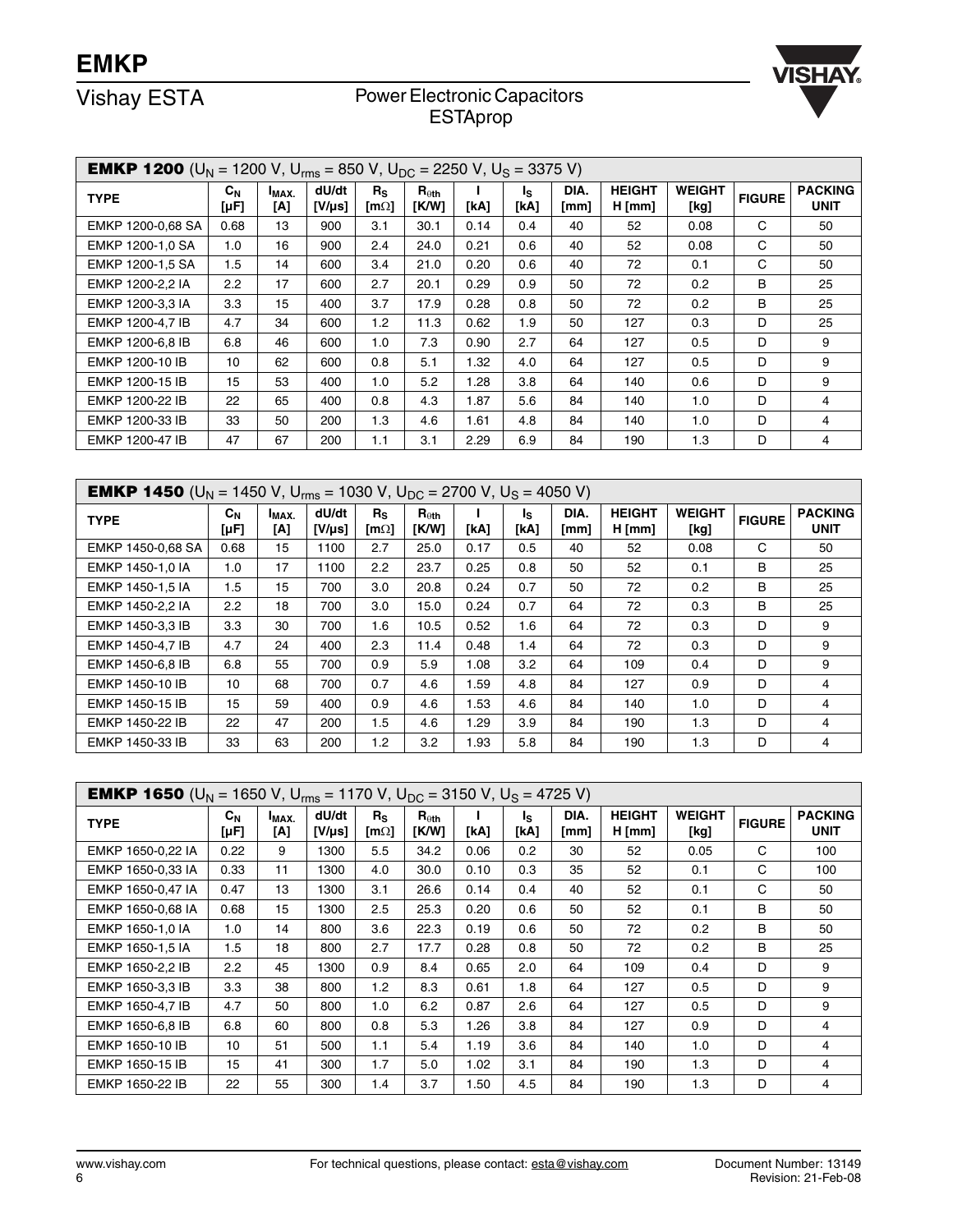

# Power Electronic Capacitors

Vishay ESTA

**EMKP**

| <b>EMKP 2250</b> (U <sub>N</sub> = 2250 V, U <sub>rms</sub> = 1590 V, U <sub>DC</sub> = 4050 V, U <sub>S</sub> = 6075 V) |                 |                         |                      |                          |                          |      |             |              |                           |                       |               |                               |
|--------------------------------------------------------------------------------------------------------------------------|-----------------|-------------------------|----------------------|--------------------------|--------------------------|------|-------------|--------------|---------------------------|-----------------------|---------------|-------------------------------|
| <b>TYPE</b>                                                                                                              | $c_{N}$<br>[µF] | I <sub>MAX</sub><br>[A] | dU/dt<br>$[V/\mu s]$ | $R_{S}$<br>[m $\Omega$ ] | $R_{\theta th}$<br>[K/W] | [kA] | ls.<br>[kA] | DIA.<br>[mm] | <b>HEIGHT</b><br>$H$ [mm] | <b>WEIGHT</b><br>[kg] | <b>FIGURE</b> | <b>PACKING</b><br><b>UNIT</b> |
| EMKP 2250-0.22 SA                                                                                                        | 0.22            | 11                      | 1600                 | 4.5                      | 29.4                     | 0.08 | 0.2         | 35           | 52                        | 0.06                  | C             | 100                           |
| EMKP 2250-0,33 SA                                                                                                        | 0.33            | 13                      | 1600                 | 3.3                      | 25.2                     | 0.13 | 0.4         | 40           | 52                        | 0.1                   | C             | 50                            |
| EMKP 2250-0.47 IA                                                                                                        | 0.47            | 15                      | 1600                 | 2.6                      | 24.2                     | 0.18 | 0.5         | 50           | 52                        | 0.1                   | B             | 25                            |
| EMKP 2250-0.68 IA                                                                                                        | 0.68            | 13                      | 1000                 | 3.9                      | 21.4                     | 0.16 | 0.5         | 50           | 72                        | 0.2                   | B             | 25                            |
| EMKP 2250-1.0 IA                                                                                                         | 1.0             | 31                      | 1600                 | 1.2                      | 13.0                     | 0.38 | 1.1         | 50           | 109                       | 0.3                   | в             | 25                            |
| EMKP 2250-1.5 IA                                                                                                         | 1.5             | 28                      | 1000                 | 1.7                      | 11.6                     | 0.36 | 1.1         | 50           | 127                       | 0.3                   | B             | 25                            |
| EMKP 2250-2.2 IB                                                                                                         | 2.2             | 36                      | 1000                 | 1.4                      | 8.3                      | 0.52 | 1.6         | 64           | 127                       | 0.5                   | E             | 9                             |
| EMKP 2250-3,3 IB                                                                                                         | 3.3             | 32                      | 600                  | 1.9                      | 7.8                      | 0.51 | 1.5         | 64           | 140                       | 0.6                   | Е             | 9                             |
| EMKP 2250-4.7 IB                                                                                                         | 4.7             | 42                      | 600                  | 1.4                      | 6.0                      | 0.72 | 2.2         | 64           | 140                       | 0.6                   | Е             | 9                             |
| EMKP 2250-6.8 IB                                                                                                         | 6.8             | 50                      | 600                  | 1.1                      | 5.2                      | 1.04 | 3.1         | 84           | 140                       | 1.0                   | E             | 4                             |
| EMKP 2250-10 IB                                                                                                          | 10              | 68                      | 600                  | 0.9                      | 3.5                      | 1.53 | 4.6         | 84           | 140                       | 1.0                   | E             | 4                             |
| EMKP 2250-15 IB                                                                                                          | 15              | 53                      | 400                  | 1.5                      | 3.6                      | .28  | 3.8         | 84           | 190                       | 1.3                   | E             | 4                             |

| <b>EMKP 2400</b> (U <sub>N</sub> = 2400 V, U <sub>rms</sub> = 1700 V, U <sub>DC</sub> = 4500 V, U <sub>S</sub> = 6750 V) |                 |                         |                      |                                  |                          |      |             |              |                           |                       |               |                               |
|--------------------------------------------------------------------------------------------------------------------------|-----------------|-------------------------|----------------------|----------------------------------|--------------------------|------|-------------|--------------|---------------------------|-----------------------|---------------|-------------------------------|
| <b>TYPE</b>                                                                                                              | $C_{N}$<br>[µF] | I <sub>MAX</sub><br>[A] | dU/dt<br>$[V/\mu s]$ | $R_{\rm S}$<br>$\text{Im}\Omega$ | $R_{\theta th}$<br>[K/W] | [kA] | ls.<br>[kA] | DIA.<br>[mm] | <b>HEIGHT</b><br>$H$ [mm] | <b>WEIGHT</b><br>[kg] | <b>FIGURE</b> | <b>PACKING</b><br><b>UNIT</b> |
| EMKP 2400-0,22 SA                                                                                                        | 0.22            | 11                      | 1800                 | 4.1                              | 28.8                     | 0.09 | 0.3         | 40           | 52                        | 0.08                  | C             | 100                           |
| EMKP 2400-0.33 IA                                                                                                        | 0.33            | 13                      | 1800                 | 3.1                              | 26.7                     | 0.14 | 0.4         | 50           | 52                        | 0.1                   | В             | 25                            |
| EMKP 2400-0,47 IA                                                                                                        | 0.47            | 12                      | 1100                 | 4.7                              | 23.7                     | 0.12 | 0.4         | 50           | 72                        | 0.2                   | В             | 25                            |
| EMKP 2400-0,68 IA                                                                                                        | 0.68            | 15                      | 1100                 | 3.6                              | 19.1                     | 0.18 | 0.5         | 50           | 72                        | 0.2                   | В             | 25                            |
| EMKP 2400-1.0 IA                                                                                                         | 1.0             | 13                      | 700                  | 5.3                              | 17.2                     | 0.17 | 0.5         | 50           | 72                        | 0.2                   | В             | 25                            |
| EMKP 2400-1.5 IB                                                                                                         | 1.5             | 50                      | 1800                 | 0.9                              | 7.0                      | 0.63 | 1.9         | 64           | 109                       | 0.4                   | В             | 9                             |
| EMKP 2400-2.2 IB                                                                                                         | 2.2             | 41                      | 1100                 | 1.2                              | 7.3                      | 0.58 | 1.7         | 64           | 127                       | 0.5                   | В             | 9                             |
| EMKP 2400-3.3 IB                                                                                                         | 3.3             | 51                      | 1100                 | 0.9                              | 6.1                      | 0.87 | 2.6         | 84           | 127                       | 0.9                   | E             | 9                             |
| EMKP 2400-4.7 IB                                                                                                         | 4.7             | 42                      | 700                  | 1.3                              | 6.2                      | 0.80 | 2.4         | 84           | 140                       | 1.0                   | E             | 9                             |
| EMKP 2400-6,8 IB                                                                                                         | 6.8             | 57                      | 700                  | 1.1                              | 4.4                      | 1.16 | 3.5         | 84           | 140                       | 1.0                   | E             | 4                             |
| EMKP 2400-10 IB                                                                                                          | 10              | 44                      | 400                  | 1.8                              | 4.3                      | 0.97 | 2.9         | 84           | 190                       | 1.3                   | E             | 4                             |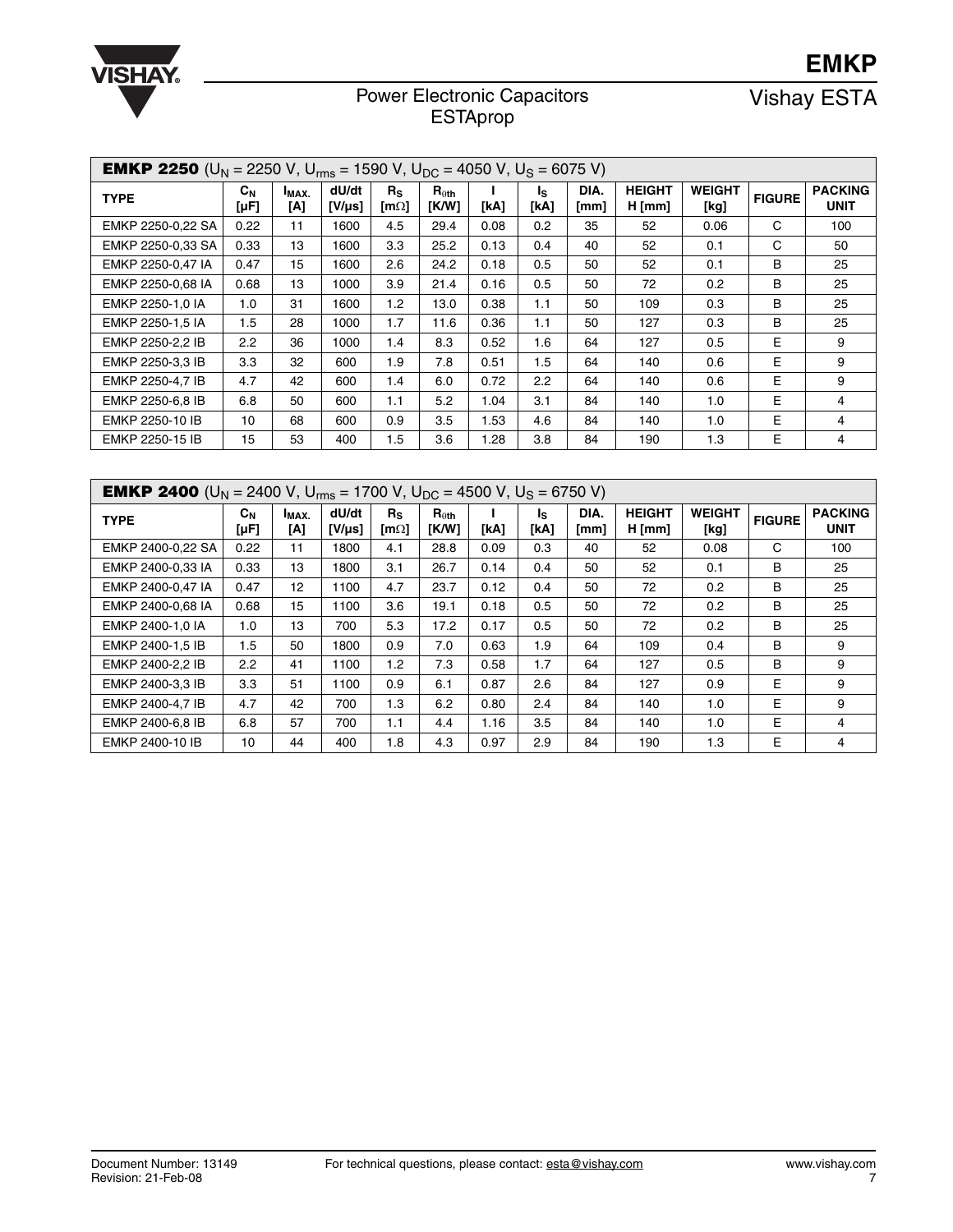

### **STANDARD CAPACITORS IN CYLINDRICAL CASING, OIL IMPREGNATED, SELF-HEALING, WITH FUSE**

### **Dimensional Drawings**

Dimensional drawings of the bushing on last page of this datasheet.

**Design IA**





Figure A

**Design IA**





Figure B

**Design SA**

D-142 羃  $\overline{6}$ 3.5  $\pm$ ±<br>∞ 8M8



Figure C

**Design IB**

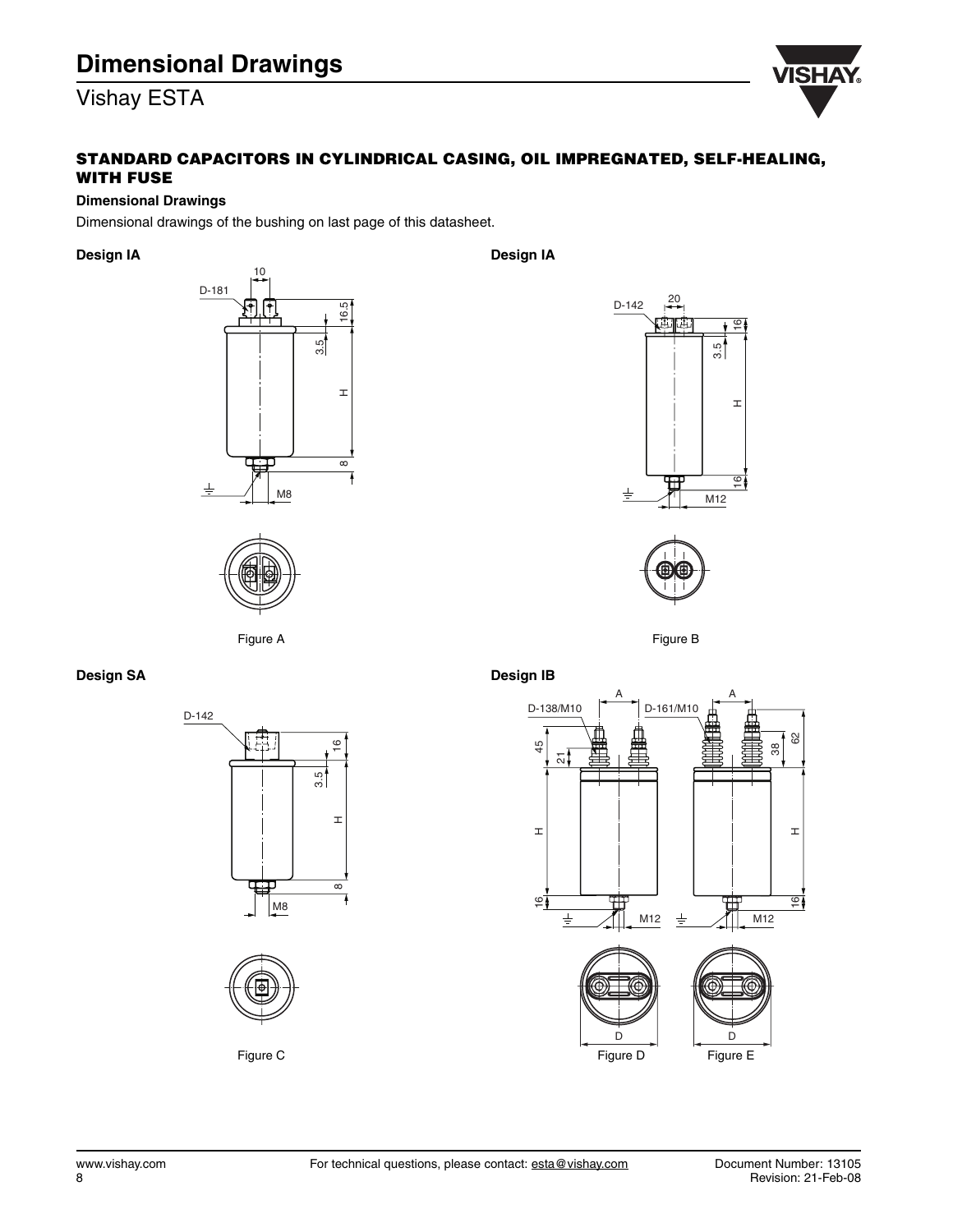

# **Request for Power Electronic Capacitors**

Request for Power Electronic

Vishay ESTA

|                                        |                  | <b>VALUE</b>             |                          | <b>REMARKS</b> |
|----------------------------------------|------------------|--------------------------|--------------------------|----------------|
| Capacitance                            | C                |                          | $\mu\text{F}$            |                |
| - Tolerance                            |                  |                          | $\%$                     |                |
| Voltage                                |                  |                          |                          |                |
| - Rated AC voltage                     | $U_N$            |                          | $\vee$                   |                |
| - Rated DC voltage                     | U <sub>NDC</sub> | .                        | V                        | .              |
| - Ripple voltage                       | $U_r$            |                          | $\vee$                   | .              |
| - Pulse frequency                      | $f_p$            | .                        | Hz                       |                |
| - Non-recurrent surge voltage          | $U_{\rm S}$      | .                        | V                        | .              |
| - Voltage rate of rise (repetitive)    | dU/dt            | .                        | $V/\mu s$                | .              |
| <b>Current</b>                         |                  |                          |                          |                |
| - Maximum peak current                 | $\in$            |                          | Α                        |                |
| - Maximum RMS current                  | $I_{\text{max}}$ | .                        | Α                        |                |
| - Maximum surge current                | $\in$ s          | .                        | Α                        |                |
| <b>Expected Life Time</b>              |                  |                          | h                        |                |
| <b>Climatic Conditions</b>             |                  |                          |                          |                |
| - Operating temperature range          |                  | $\theta_{\text{min}}$ °C | $\theta_{\text{max}}$ °C |                |
| - Ambient temperature/on.load-duration |                  | Temperature 50 % to 60 % |                          | °C             |
|                                        |                  | Temperature 60 % to 70 % |                          | °C             |
| - Cooling                              | Forced cooling   |                          | Natural cooling          |                |
| Installation                           | Indoor           |                          | Outdoor                  |                |
| <b>Maximum Dimensions</b>              | LxWxH            |                          |                          | .              |
| <b>Further Requirements</b>            |                  |                          |                          |                |
| - Qantity                              |                  |                          | pieces                   |                |
| - Request lead time                    |                  | .                        | weeks                    | .              |
| - Additional requirements              |                  |                          |                          |                |
| - Application                          |                  |                          |                          |                |
|                                        |                  |                          |                          |                |
|                                        |                  |                          |                          |                |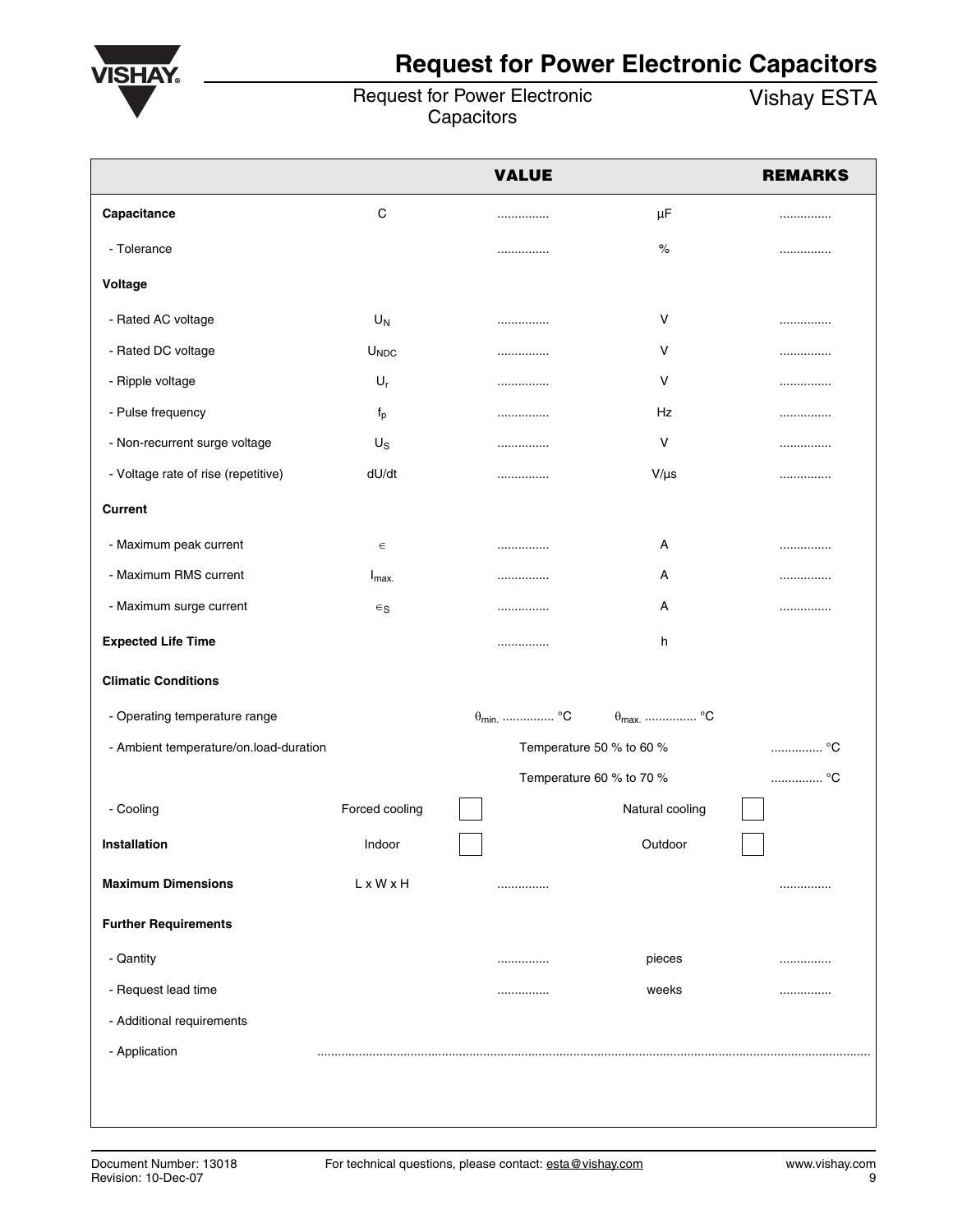# **Notes**

Vishay ESTA

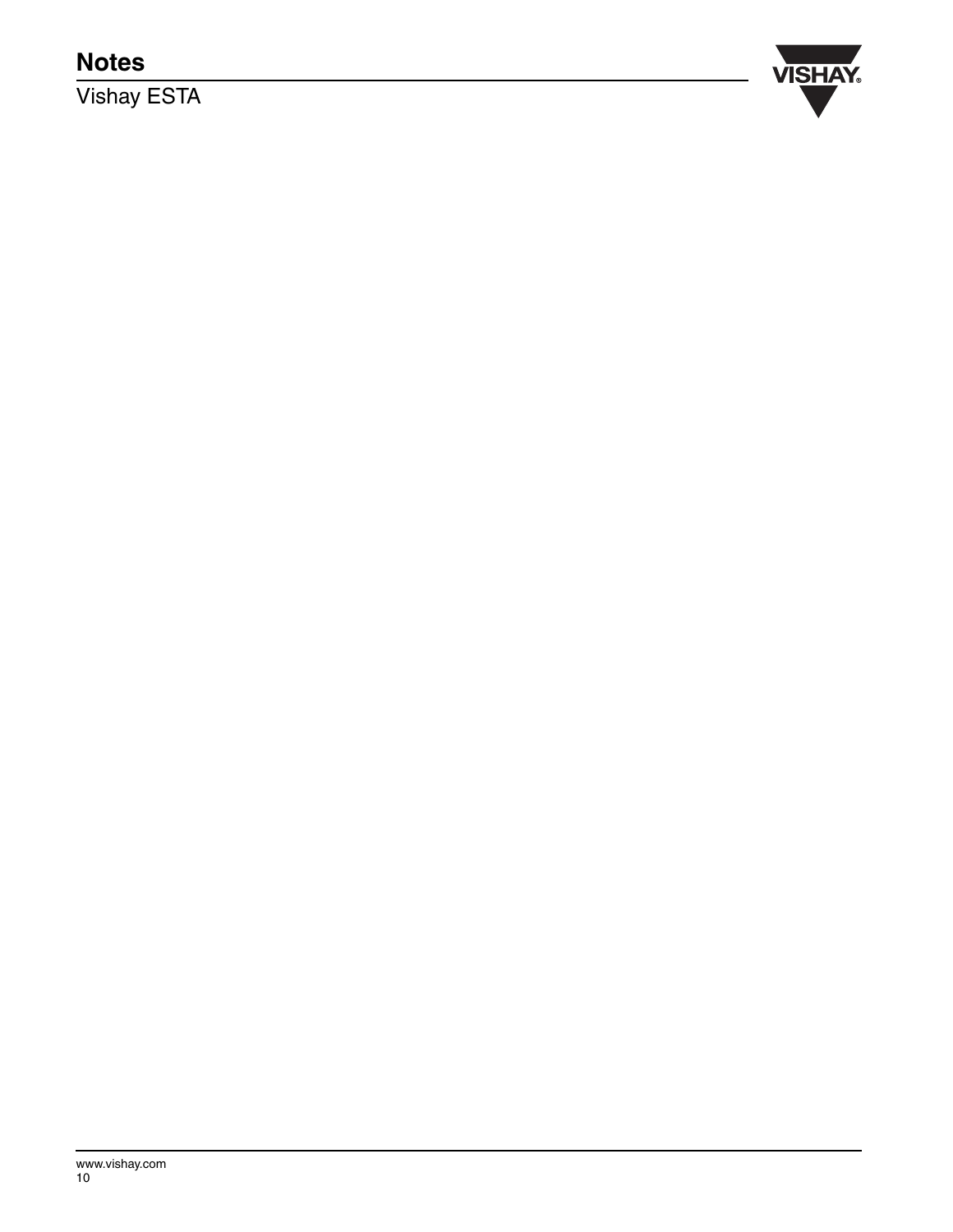### Online Information

For product information and a current list of sales offices, representatives and distributors, visit our website:

www.vishay.com

### The Americas

### **UNITED STATES**

Vishay Americas 2100 west front street STATESVILLE, NC 28677 UNITED STATES Ph: +1-704-872-8101 Fax: +1-704-872-8023

### **ASIA**

Worldwide Sales Contacts

*NORLDWIDE* 

SALES

CONTACTS

**SINGAPORE** Vishay intertechnology ASIA PTE LTD. 25 Tampines Street 92 Keppel Building #02-00 Singapore 528877 Ph: +65-6788-6668 Fax: +65-6788-0988

### P.R. China

Vishay Trading (Shanghai) Co., Ltd. 15D, SUN TONG INFOPORT PLAZA 55 HUAI HAI WEST ROAD SHANGHAI 200030 P.R. China PH: +86-21-5258-5000 FAX: +86-21-5258-7979

### **JAPAN**

vishay japan CO., LTD. MG IKENOHATA BLDG. 4F 1-2-18, IKENOHATA **TAITO-KU** Tokyo 110-0008 **JAPAN** Ph: +81-3-5832-6210 fax: +81-3-5832-6260

### EUROPE

**GERMANY** 

Vishay Electronic GmbH division esta hofmark-aich-Strasse 36 84030 landshut **GERMANY** Ph: +49-871-86-0 Fax: +49-871-86-25-06

### **FRANCE**

Vishay S.A. 199, BLVD DE LA MADELEINE 06003 NICE, CEDEX 1 **FRANCE** Ph: +33-4-9337-2920 Fax: +33-4-9337-2997

### UNITED KINGDOM

VISHAY LTD. PALLION INDUSTRIAL ESTATE SUNDERLAND SR4 6SU UNITED KINGDOM PH: +44-191-514-4155 FAX: +44-191-567-8262



of Discrete Semiconductors and Passive Components